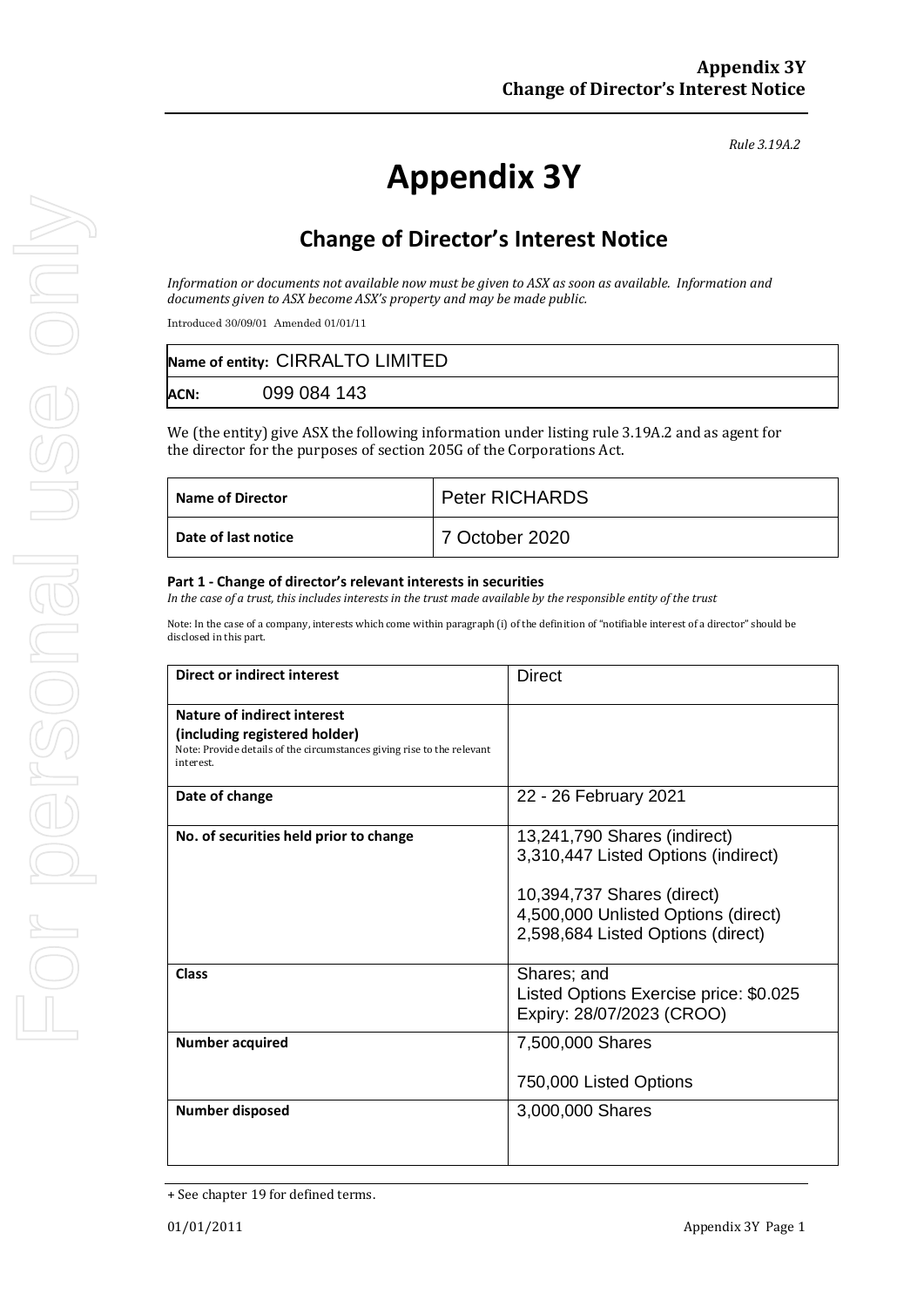| <b>Value/Consideration</b><br>Note: If consideration is non-cash, provide details and estimated<br>valuation                                                                       | 3,000,000 Shares acquired for \$0.01 per<br>share pursuant to a Placement and as<br>approved by shareholders at the<br>Company's 28 January 2021 AGM.<br>4,500,000 Shares acquired for \$0.054     |
|------------------------------------------------------------------------------------------------------------------------------------------------------------------------------------|----------------------------------------------------------------------------------------------------------------------------------------------------------------------------------------------------|
|                                                                                                                                                                                    | per share pursuant to exercise of unlisted<br>options.                                                                                                                                             |
|                                                                                                                                                                                    | 750,000 Listed Options acquired for<br>\$0.001 per options in lieu of participation<br>in the Option Entitlement Issue and as<br>approved by shareholders at the<br>Company's 28 January 2021 AGM. |
|                                                                                                                                                                                    | 3,000,000 Shares sold for \$0.125 per<br>share.                                                                                                                                                    |
| No. of securities held after change                                                                                                                                                | 13,241,790 Shares (indirect)<br>3,310,447 Listed Options (indirect)                                                                                                                                |
|                                                                                                                                                                                    | 14,894,737 Shares (direct)<br>3,348,684 Listed Options (direct)                                                                                                                                    |
| <b>Nature of change</b><br>Example: on-market trade, off-market trade, exercise of options, issue<br>of securities under dividend reinvestment plan, participation in buy-<br>back | 3,000,000 Shares acquired pursuant to a<br>Placement and as approved by<br>shareholders at the Company's 28<br>January 2021 AGM.                                                                   |
|                                                                                                                                                                                    | 4,500,000 Shares acquired pursuant to<br>exercise of unlisted options.                                                                                                                             |
|                                                                                                                                                                                    | 750,000 Listed Options acquired lieu of<br>participation in the Option Entitlement<br>Issue and as approved by shareholders<br>at the Company's 28 January 2021 AGM.                               |
|                                                                                                                                                                                    | 3,000,000 Shares sold on market.                                                                                                                                                                   |

### **Part 2 – Change of director's interests in contracts**

Note: In the case of a company, interests which come within paragraph (ii) of the definition of "notifiable interest of a director" should be disclosed in this part.

| <b>Detail of contract</b> | N/A |
|---------------------------|-----|
| <b>Nature of interest</b> | N/A |

<sup>+</sup> See chapter 19 for defined terms.